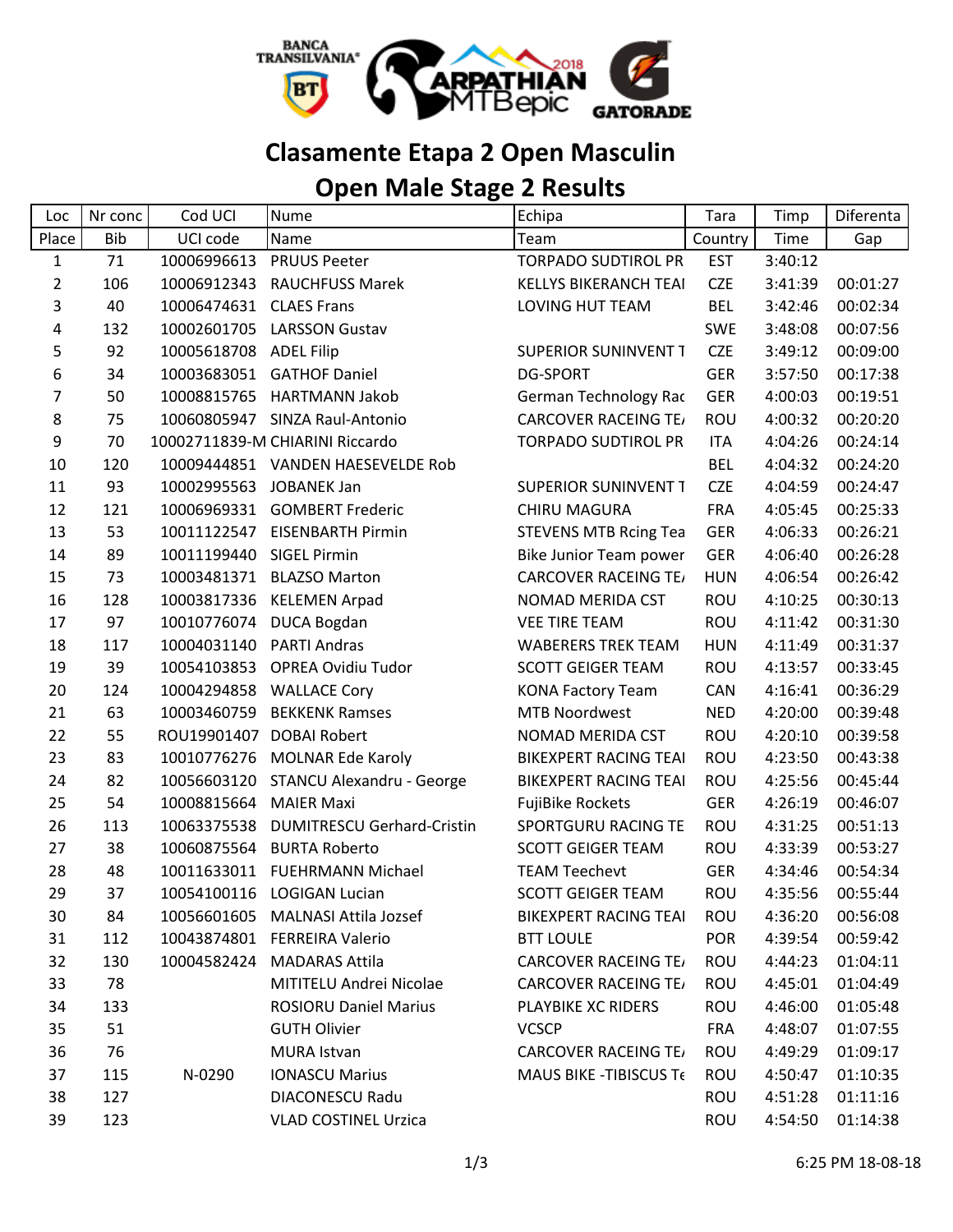

| 40 | 19             | SOBENNICOV Andrei             | MTB.MD                       | <b>ROU</b> | 4:58:23 | 01:18:11 |
|----|----------------|-------------------------------|------------------------------|------------|---------|----------|
| 41 | 10             | <b>CIOBANIUC Ciprian</b>      |                              | <b>ESP</b> | 4:59:08 | 01:18:56 |
| 42 | 131            | <b>LEGNAVSKY Tomas</b>        |                              | <b>SVK</b> | 4:59:58 | 01:19:46 |
| 43 | 98             | <b>LEHACI Daniel</b>          | MCV CLUB VEJLE DENM.         | ROU        | 4:59:59 | 01:19:47 |
| 44 | 99             | <b>KOLOMEETS Anatoly</b>      |                              | <b>RUS</b> | 5:05:22 | 01:25:10 |
| 45 | 26             | JIDOVU Cristian               | <b>CS TIBISCUS</b>           | ROU        | 5:06:11 | 01:25:59 |
| 46 | 29             | <b>GAMITO Vitor</b>           | <b>GOLDNUTRITION</b>         | <b>POR</b> | 5:08:42 | 01:28:30 |
| 47 | 77             | <b>KECSKES David</b>          | <b>CARCOVER RACEING TE/</b>  | ROU        | 5:09:07 | 01:28:55 |
| 48 | 22             | <b>MUNTEAN Paul</b>           | <b>ACS VELOCITAS</b>         | ROU        | 5:09:54 | 01:29:42 |
| 49 | 87             | PARASCHIVU Sergiu             | <b>CARCOVER RACEING TE/</b>  | ROU        | 5:12:18 | 01:32:06 |
| 50 | 86             | <b>GREC Georgian</b>          |                              | ROU        | 5:16:41 | 01:36:29 |
| 51 | 12             | <b>SIMION Sabin</b>           | <b>HPM IASI</b>              | ROU        | 5:16:58 | 01:36:46 |
| 52 | 17             | PAL Bogdan Sebastian          | MTB RACING EAGLE             | ROU        | 5:17:18 | 01:37:06 |
| 53 | 8              | PREDA Razvan                  | MPM PROMOUNTAIN              | ROU        | 5:17:40 | 01:37:28 |
| 54 | 32             | <b>SNOBEL Zdenek</b>          | <b>BIKOMATIC</b>             | <b>CZE</b> | 5:24:05 | 01:43:53 |
| 55 | 11             | <b>CATALIN Maxim</b>          | <b>EVERGREEN BIKING TEA</b>  | ROU        | 5:28:42 | 01:48:30 |
| 56 | 100            | <b>RYABININ Petr</b>          |                              | <b>RUS</b> | 5:30:23 | 01:50:11 |
| 57 | 66             | CATOIU Andrei                 | <b>XC RIDERS</b>             | ROU        | 5:33:32 | 01:53:20 |
| 58 | 60             | <b>SANDU Marc</b>             |                              | ROU        | 5:33:32 | 01:53:20 |
| 59 | 18             | <b>APRODU Petru</b>           | MTB.MD                       | ROU        | 5:33:34 | 01:53:22 |
| 60 | 16             | <b>VALLEE Rene</b>            | LA FORESTIERE                | <b>FRA</b> | 5:34:27 | 01:54:15 |
| 61 | 85             | SEMERAD Ondrej                | <b>VELO</b>                  | <b>CZE</b> | 5:35:51 | 01:55:39 |
| 62 | 42             | <b>COMYN Hans</b>             | <b>BIKEXPERT RACING TEAI</b> | <b>BEL</b> | 5:38:45 | 01:58:33 |
| 63 | 88             | <b>SASU Robert</b>            | <b>SCOTT GEIGER TEAM</b>     | ROU        | 5:39:00 | 01:58:48 |
| 64 | 129            | <b>CANTOR Ilya</b>            | <b>TRIFORECE</b>             | <b>USA</b> | 5:39:40 | 01:59:28 |
| 65 | 47             | <b>HEGGLIN Kurt</b>           |                              | SUI        | 5:40:13 | 02:00:01 |
| 66 | 15             | <b>CIUMER Maxim</b>           | MTB.MD                       | ROU        | 5:41:02 | 02:00:50 |
| 67 | 28             | <b>NAGY Tiberiu</b>           | <b>VELOCITAS</b>             | ROU        | 5:48:14 | 02:08:02 |
| 68 | 13             | <b>MLOTEK Dariusz</b>         | <b>SGR SPECIALIZED</b>       | POL        | 5:50:01 | 02:09:49 |
| 69 | 58             | JIPA Razvan - Andrei          | <b>EVERGREEN BIKING TEA</b>  | ROU        | 5:50:31 | 02:10:19 |
| 70 | 94             | <b>NEAGA Lucian</b>           | <b>VELOX CYCLING TEAM</b>    | ROU        | 5:55:05 | 02:14:53 |
| 71 | 49             | <b>TEBEICA Tiberiu</b>        | <b>BIKEXPERT RACING TEAI</b> | <b>ROU</b> | 5:59:59 | 02:19:47 |
| 72 | $\overline{7}$ | ALEXANDRU Stefan Nicolae      | MTB RACING EAGLE             | ROU        | 6:01:30 | 02:21:18 |
| 73 | 80             | <b>GHEDUZZI Ulisse</b>        | <b>SCOTT GEIGER TEAM</b>     | ITA        | 6:11:47 | 02:31:35 |
| 74 | 23             | <b>COCIUBA Teofil</b>         | <b>SPORT COMPETITION</b>     | ROU        | 6:11:47 | 02:31:35 |
| 75 | 74             | <b>STELLA David</b>           | <b>VELO</b>                  | <b>CZE</b> | 6:12:07 | 02:31:55 |
| 76 | 90             | <b>SANDU Mugurel</b>          | <b>SCOTT GEIGER TEAM</b>     | ROU        | 6:12:07 | 02:31:55 |
| 77 | 35             | <b>DUDEK Bo Kamp</b>          | BG-BIKE / WTB / ROOBA        | <b>DEN</b> | 6:15:04 | 02:34:52 |
| 78 | 5              | <b>DRAGAN Oliver</b>          | <b>EXPLORER BIKE TEAM</b>    | ROU        | 6:16:06 | 02:35:54 |
| 79 | 104            | DOBSOVIC Vojtech              | <b>KELLYS BIKERANCH TEAI</b> | <b>CZE</b> | 6:47:06 | 03:06:54 |
| 80 | 118            | <b>VALENTIN lancu</b>         | <b>BIKEXPERT RACING TEAI</b> | ROU        | 6:59:16 | 03:19:04 |
| 81 | 30             | MANASTIREANU George           | Sportul Pentru Tine          | ROU        | 7:20:54 | 03:40:42 |
| 82 | 95             | <b>OLARU Mircea</b>           |                              | ROU        | 7:33:10 | 03:52:58 |
| 83 | 64             | <b>CAMPIAN Horatiu - Alin</b> | FREERIDER.RO                 | ROU        | 7:33:40 | 03:53:28 |
|    |                |                               |                              |            |         |          |